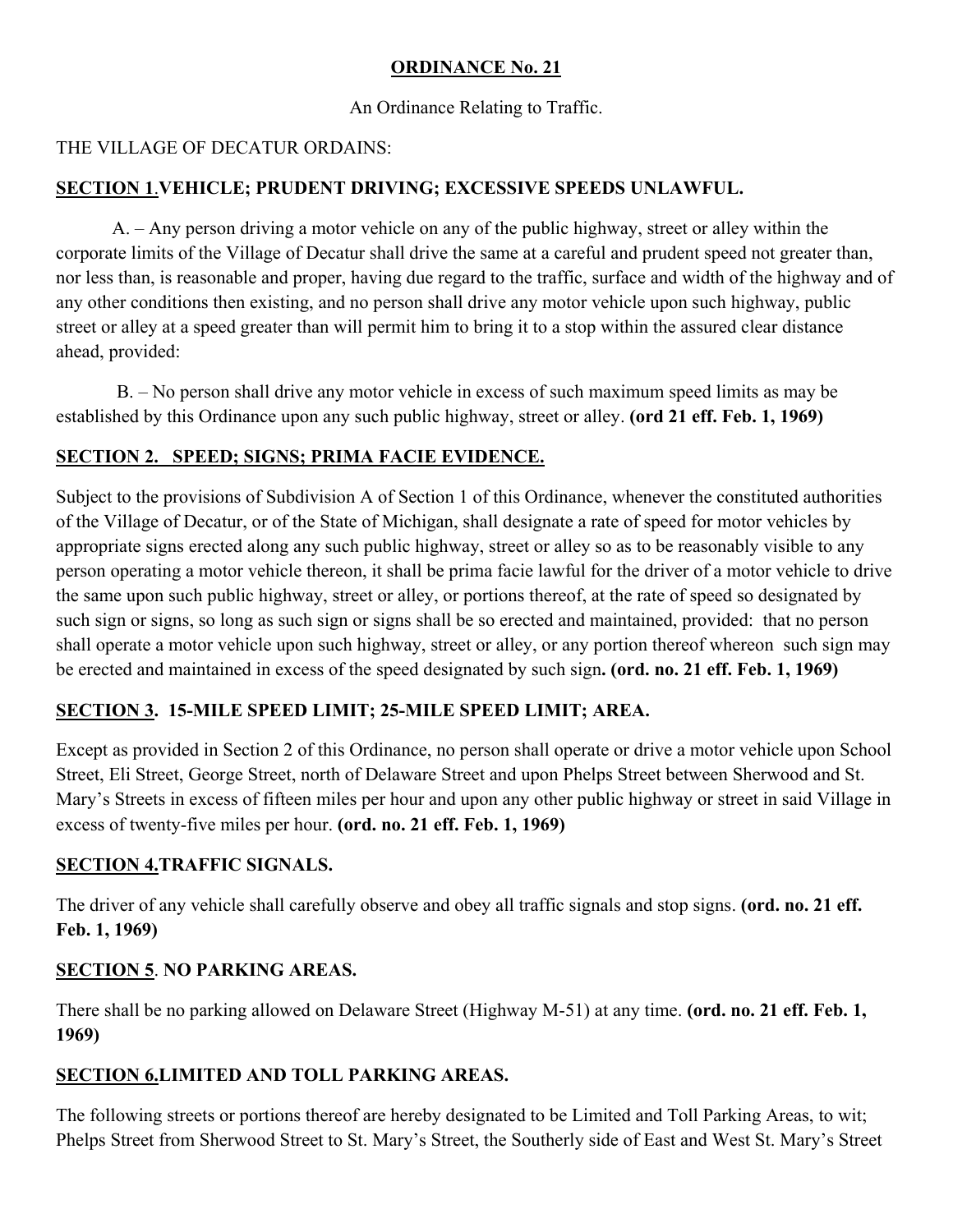and the Northerly side of East and West Sherwood Street for a distance of approximately 200 feet more or less, from each side of Phelps Street.

Appropriate signs, lines and parking meters shall be placed in said areas designating the parking limits therein.

All vehicles shall be parked between the parking lines in said areas but no parking of any kind shall be permitted in said areas between and hours of 3:00 a.m. and 6:00 a.m., nor shall any vehicle be parked in said areas for a longer period than two hours between the hours of 9:00 a.m. and 6:00 p.m. of any day except Sundays and holidays.

**NOTICE OF VIOLATIONS**: the Village police officers are hereby authorized and directed to issue parking violation notices in triplicate. The original shall be delivered to the Violator or affixed to the improperly parked vehicle. The duplicate shall be delivered to the Village Clerk and the triplicate copy retained by the Police Officer. Said violation notice shall inform the violator of the violation and that the penalty for same may be paid either in person or by mail to the Village Clerk within 3 days from date thereof. Where violation notices affixed to the vehicle, the proof of registration of said vehicle shall be prima facie proof that the registered owner of said vehicle is the violator. Whenever any person fails or neglects to pay the violation penalty to the Village Clerk within three days, a complaint may be made and warrant issued for said violator by any Justice of the Peace having jurisdiction. **(ord. no. 21 eff. Feb. 1, 1969)** 

**SECTION 7**. No driver shall park any vehicle in front of the theater or any driveway to a private home or any filling station**. (Repealed by Ordinance No. 98 effective December 7, 1987)** 

## **SECTION 8. FUNERAL PROCESSION**.

No vehicle shall be driven through a funeral procession or any other procession except with the permission of the Marshal or any other police officer. **(ord. no. 21 eff. Feb. 1, 1969)** 

## **SECTION 9**. **EXCESSIVE NOISE**.

It shall be deemed a violation of this Ordinance for any person in any vehicle to make, with said vehicle or any device connected therewith, any excessive noise to annoy the public, or to open the muffler on any vehicle or to run any vehicle with the muffler cut-out open.**(ord. no. 21 eff. Feb. 1, 1969)** 

## **SECTION 10. MOTOR TRUCK DEEMED VEHICLE USED FOR COMMERCIAL PURPOSES.**

A motor truck within the meaning of this Ordinance shall be deemed to be any motor vehicle used for commercial purposes or designed to be used for commercial purposes 14 feet or more in length overall, of one ton or more capacity.**(ord. no. 21 eff. Feb. 1, 1969)**

# **SECTION 11**. **TRAILER DEEMED VEHICLE ATTACHED TO MOTOR VEHICLE.**

A trailer within the meaning of this Ordinance shall be deemed to be any vehicle or part of a vehicle attached to a motor vehicle or designed for the purpose of attaching to a motor vehicle.

## **SECTION 12**. **TRAILER PARKING; RESTRICTIONS**.